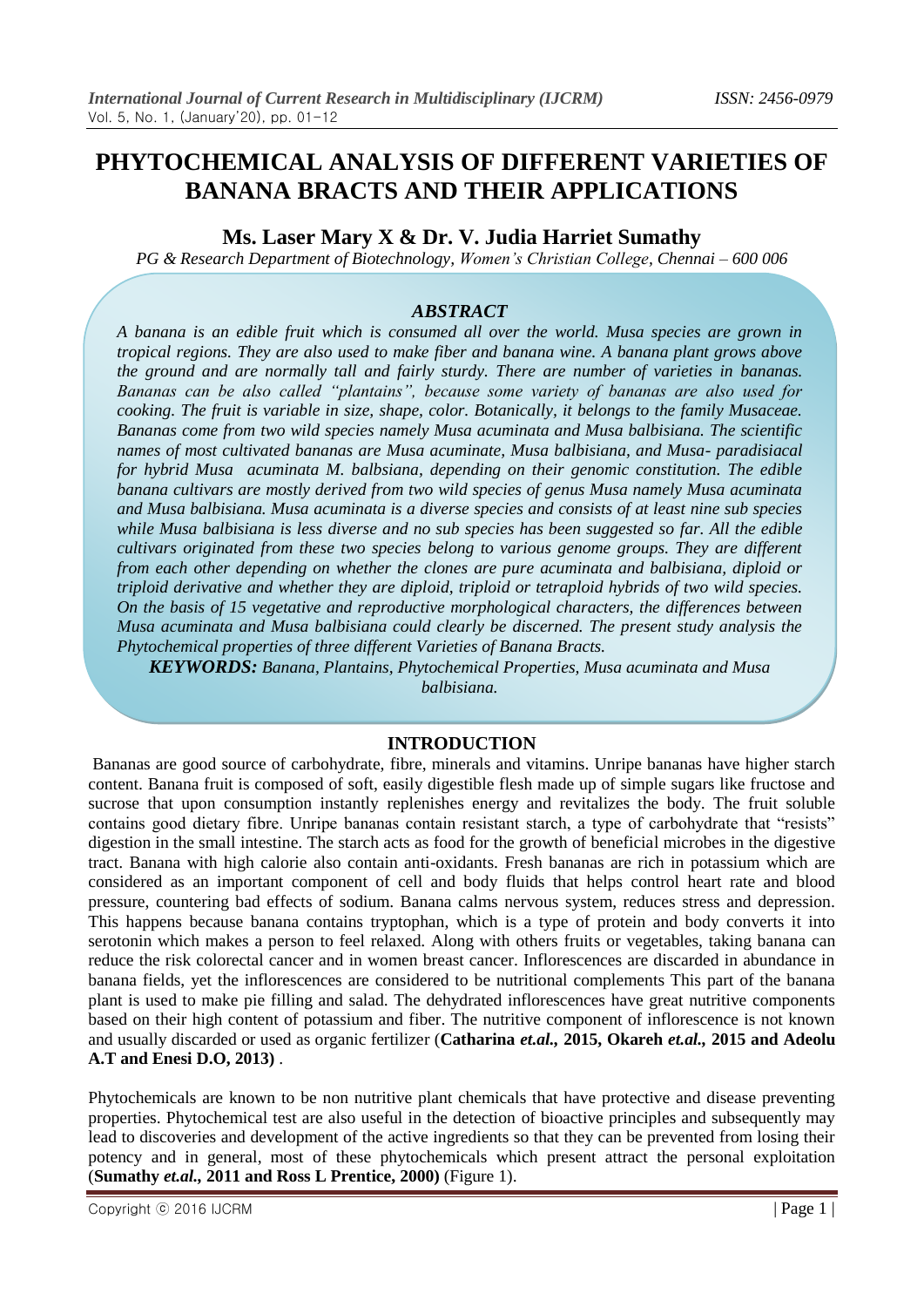

**Figure 1 : Banana Plant**

### **SCIENTIFIC CLASSIFICATION**

| Kingdom |           | Plantae             |
|---------|-----------|---------------------|
| Order   | $\bullet$ | <b>Zingiberales</b> |
| Family  | ۰         | Musaceae            |

#### **KARPURAVALLI (ABB)**

It is a popular variety grown for table purpose in medium rich soils. It is *Acuminata balbisiana* hybrids (ABB Genome). Its commercial cultivation is spread over in Central and Southern districts of Tamil Nadu and Kerala. In Bihar, cultivation is in patches under the name 'Kanthali'. Karpuravalli is a tall, robust plant well suited to marginal lands and soils, produced under low input conditions. It is also the sweetest among Indian bananas. Karpuravalli is occasionally seeded depending on the seasonal variability. Its ash coated golden yellow and sweet fruits have good keeping quality. Karpuravalli is highly susceptible to wilt disease, tolerant to leaf spot disease and well suited for drought, salt affected areas and for low input conditions (**Kanchana** *et.al.,* **2005)**. The average bunch weight is 15 - 20 kg. The variety is also known as Vellapalayankodan, Kudumbavazhai etc (**Figure 2**).



**Figure 2 : Karpuravalli**

#### **NENDRAN (AAB)**

It is a popular variety in Kerala where it is relished as a fruit as well as used for processing. It is *Acuminatabalbisiana* hybrids (AAB). Commercial cultivation of Nendran has picked up rapidly in Tamil Nadu in the recent past. Nendran is known to display considerable diversity in plant stature, pseudostem colour, presence or absence of male axis, bunch size, etc. Bunch has 5 - 6 hands weighing about 12-15 kg. Fruits have a distinct neck with thick green skin turning buff yellow on ripening. Fruits remain as starchy even on ripening. The variety is grown for both fruit and vegetable purpose. The long and thick fruits with good keeping quality make nendran widely acceptable among consumers. At international level the variety is known as plantain. It is also used for the preparation of banana chips (**Sheng** *et.al.,* **2011)**. Nendran is highly susceptible to Banana Bract Mosaic Virus (BBMV), nematodes and borers (**Figure 3**).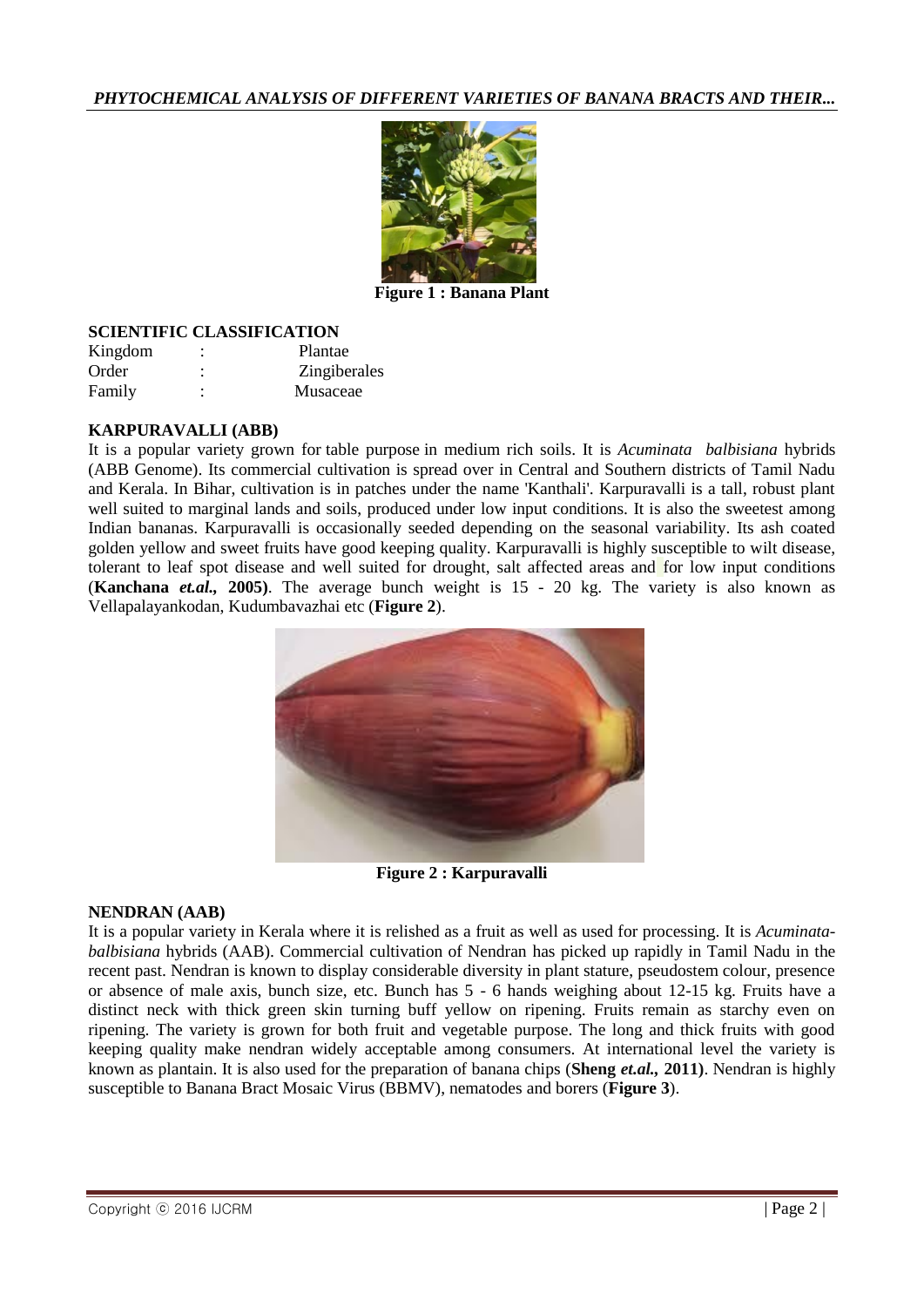

**Figure 3 : Nendram**

#### **POOVAN**

Poovan (Mysore AAB). It is a leading commercial cultivar grown throughout the country with location specific ecotypes like Palayankodan in Kerala, Poovan in Tamil Nadu, Karpura Chakkarakeli in Andhra Pradesh and Alpan in North Eastern Region. It is generally cultivated as a perennial crop. Tamil Nadu is the leading producer of Poovan cultivar owing to its climatic and marginal soil condition. Poovan is also commercially cultivated for leaf industry throughout Tamil Nadu and in certain parts of Kerala (**Saranya [Gunasegaram](https://www.hindawi.com/28206516/)** *et.al.,* **2016)**. Poovan is an important variety of banana grown for fruit purpose. Fruit is slightly acidic, firm and has typical sour-sweet aroma. Medium sized bunch, closely packed fruits, good keeping quality and resistant to fruit cracking is its plus points. But it is highly susceptible to Banana Bract Mosaic Viral (BBMV) disease and Banana Streak Virus, (BSV), which cause considerable reduction in yield (**Figure 4**).



**Figure 4 : Poovan**

### **NUTRITIONAL CONTENT OF BANANA FLOWERS**

Nutritional content of banana flowers in 100 g

- 51 kcal
- 6 g Protein
- 1, 07 mg Vitamin E
- 7 mg of Fiber
- 6 g Fat
- 9 g Carbohydrates
- 56 mg Calcium
- $\bullet$  3 mg Phosphorus
- 3 mg Potassium
- 7 mg of Magnesium
- 4 mg Iron
- 13 mg Copper

Banana flowers also contains [Vitamin A Benefits,](https://drhealthbenefits.com/vitamin-supplement/vitamin-a/vitamin-a-benefits) Vitamin B1, and Vitamin C. Because it has a very good nutritional content for the body, there are many benefits of banana flower that you can get as we process them in cooking (**Vishnu Priya** *et.al.,* **2016, Ogbonna Obiageli** *et.al.,* **2016, Umamaheswari** *et.al.,* **2017, Sharmila** *et.al.,* **2013, Nataraj Logayanaki** *et.al.,* **2010 and Sayantani Maiti** *et.al.,* **2016)**.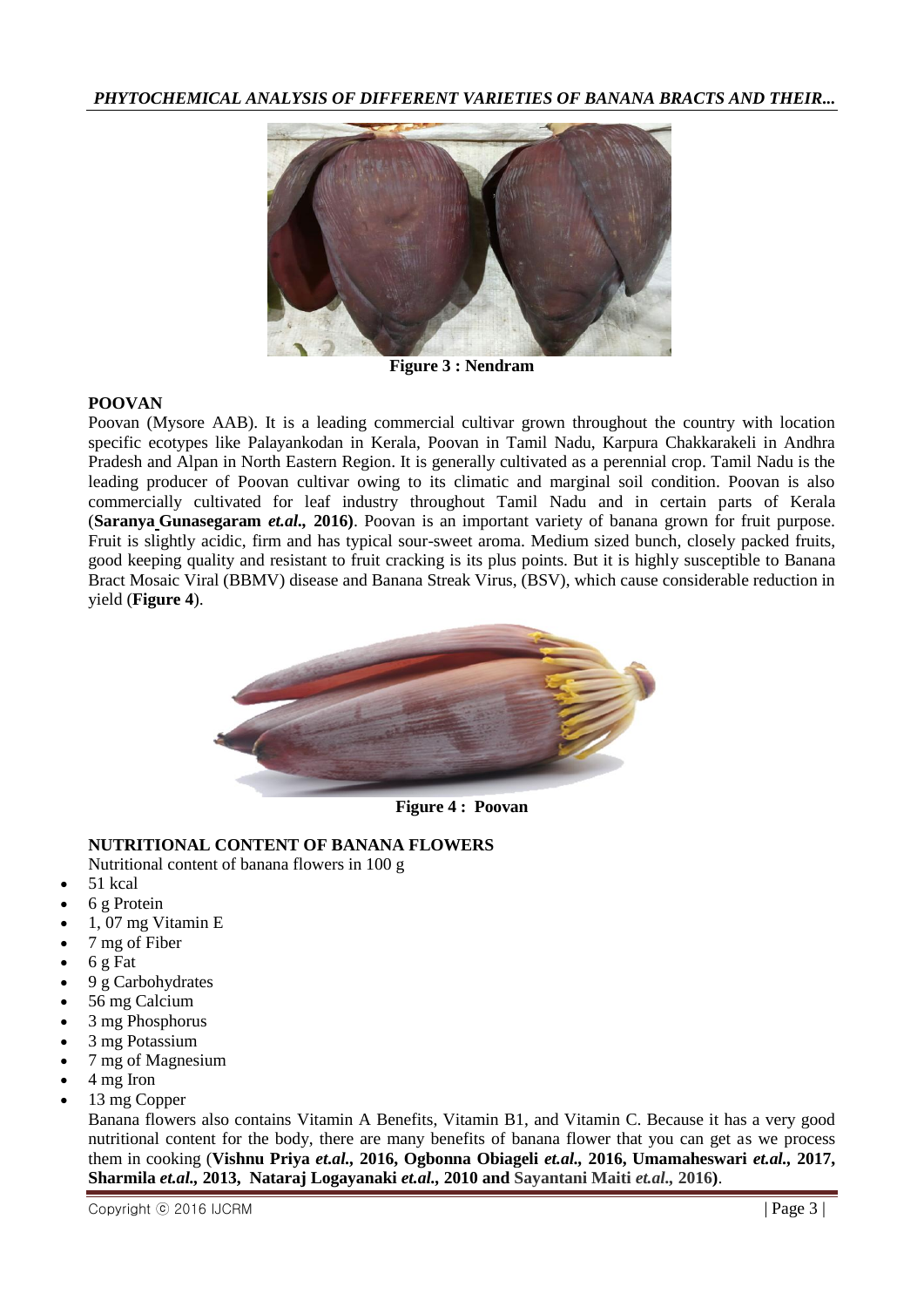### **MATERIALS AND METHODOLOGY**

#### **COLLECTION OF SAMPLES**

#### **Sample 1**

The bract sample was collected from home garden and Thirunelvelli district. The bracts were washed with distilled water and dried under the sunlight for 2 weeks. Then it was stored in a air tight container for further use.

#### **Sample 2 and 3**

The bract sample was collected from Kerala district. The bracts were washed with distilled water and chopped into pieces for further extraction. Qualitative and Quantitative Analysis was carried out for Alkaloids, Glycosides, Phenols, Tannins, Flavonoids, Steroids, Carbohydrates, Proteins, Saponins and Terpenoids. Antibacterial, Antifungal, Anticoagulant and Thrombolytic Activity were assessed. In Vitro Antioxidant Activity was carried out using DPPH method. IC50 Value, Anti – inflammatory Activity, Anti – Diabetic Activity, Anti – Larval Activity, Cytotoxicity Activity and Anti- Cancer Activity by MTT Assay method were carried out.

#### **EXTRACTION**

#### **RESULTS AND DISSCUSSION**

I gram of the Karpuravalli sample which was powdered and stored was weighed and was incubated in 4 solvents aqueous, chloroform, ethanol, and petroleum ether. The samples were incubated overnight (24hrs). After incubation time the samples were filtered with filter paper and the extracts were stored in glass bottle (**Figure 5**).



**Figure 5 : Incubation of Dried Sample**

The other two sample bracts (Nendram and Poovan) were chopped and weighed 10g, and were incubated in solvents like aqueous, chloroform, ethanol and petroleum ether. The samples were incubated overnight (24hrs). After incubation time the samples were filtered with filter paper and the extracts were stored in glass bottle (**Figure 6**).



**Figure 7 : Extraction of samples**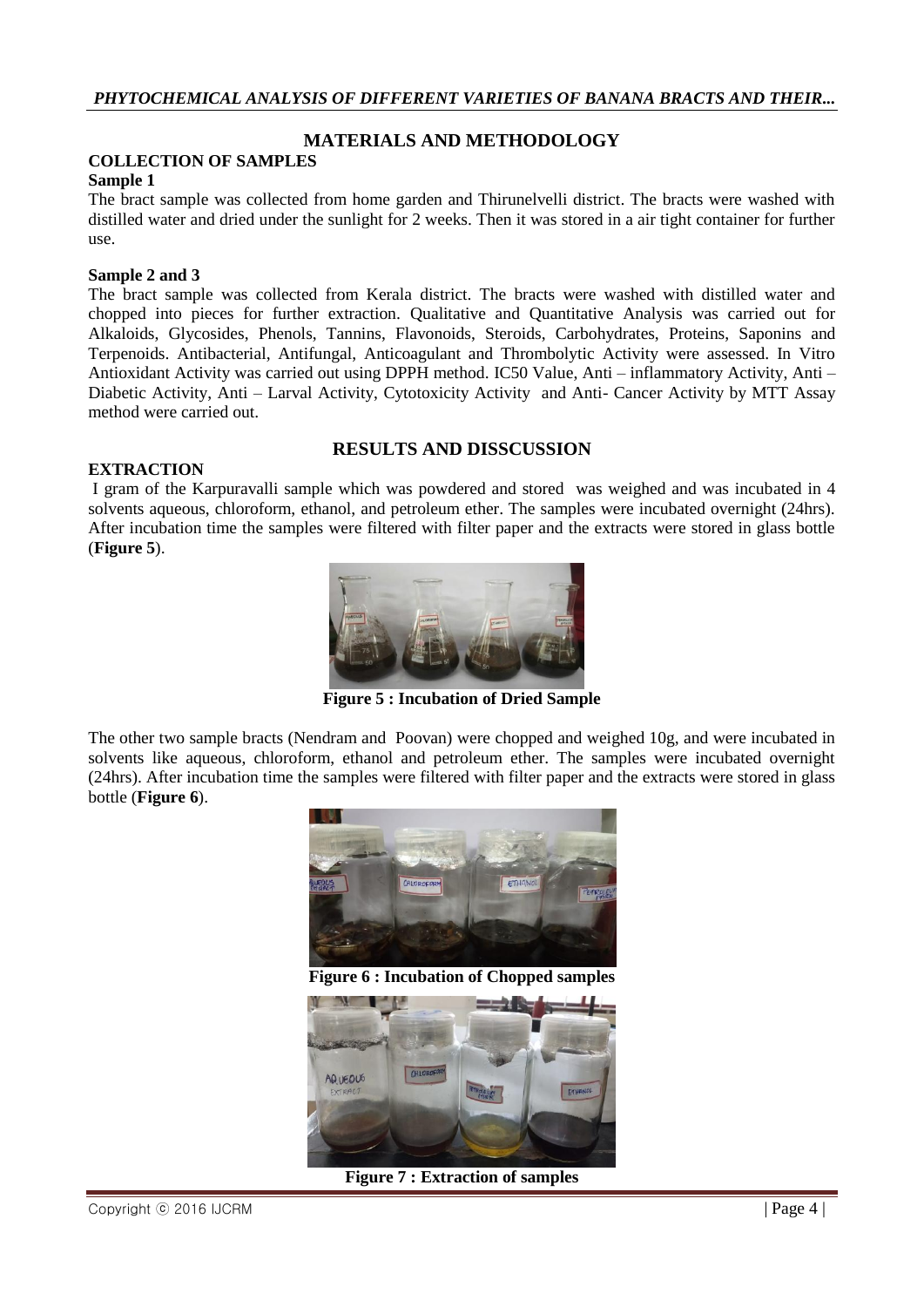#### **QUALITATIVE ANALYSIS**

The Phytochemical tests for Karpuravalli, Nendrum and Poovan were done and the results observed are tabulated in **Table 1, 2 and 3.**

| S. No.         | <b>Test</b>       | <b>Solvents</b>        |                   |                |                        |
|----------------|-------------------|------------------------|-------------------|----------------|------------------------|
|                |                   | <b>Aqueous Extract</b> | <b>Chloroform</b> | <b>Ethanol</b> | <b>Petroleum Ether</b> |
|                | <b>Alkaloids</b>  |                        |                   | $^+$           |                        |
| $\overline{2}$ | <b>Glycosides</b> |                        |                   | $\overline{+}$ |                        |
| 3              | <b>Phenols</b>    | ┿                      |                   | $\mathrm{+}$   |                        |
| 4              | <b>Tannins</b>    |                        | -                 |                |                        |
| 5              | <b>Flavonoids</b> |                        |                   |                |                        |
| 6              | <b>Steroids</b>   |                        |                   | $^+$           |                        |
| -              | Carbohydrates     |                        |                   |                |                        |
| 8              | <b>Proteins</b>   | ┿                      |                   | $^+$           |                        |
| 9              | <b>Saponins</b>   |                        |                   | $^+$           |                        |
| 10             | <b>Terpenoids</b> |                        |                   |                |                        |

### **Table 1 : Qualitative Analysis of U1 Sample – KARPURAVALLI**

| <b>S. No.</b> | <b>Test</b>       | <b>Solvents</b>        |            |                          |                        |
|---------------|-------------------|------------------------|------------|--------------------------|------------------------|
|               |                   | <b>Aqueous Extract</b> | Chloroform | <b>Ethanol</b>           | <b>Petroleum Ether</b> |
|               | <b>Alkaloids</b>  |                        |            |                          |                        |
|               | <b>Glycosides</b> |                        |            |                          |                        |
| 3             | <b>Phenols</b>    |                        |            |                          |                        |
|               | <b>Tannins</b>    |                        |            |                          |                        |
| 5             | <b>Flavonoids</b> |                        |            | $\overline{\phantom{0}}$ |                        |
| 6             | <b>Steroids</b>   |                        |            |                          |                        |
|               | Carbohydrates     |                        |            | $^+$                     |                        |
| 8             | <b>Proteins</b>   |                        |            |                          |                        |
|               | <b>Saponins</b>   |                        |            |                          |                        |
| 10            | <b>Terpenoids</b> |                        |            |                          |                        |

**Table 2 : Qualitative Analysis of U2 Sample – NENDRUM**

| S. No.       | <b>Test</b>       | <b>Solvents</b>        |                   |                |                        |
|--------------|-------------------|------------------------|-------------------|----------------|------------------------|
|              |                   | <b>Aqueous Extract</b> | <b>Chloroform</b> | <b>Ethanol</b> | <b>Petroleum Ether</b> |
|              | <b>Alkaloids</b>  |                        | $^{+}$            | $\, +$         |                        |
| $\mathbf{2}$ | <b>Glycosides</b> |                        | $\, +$            |                |                        |
| 3            | <b>Phenols</b>    | $^+$                   | $\, +$            | $+$            |                        |
|              | <b>Tannins</b>    |                        | -                 |                |                        |
| 5            | <b>Flavonoids</b> |                        |                   |                |                        |
| n            | <b>Steroids</b>   |                        | $^+$              |                |                        |
| 7            | Carbohydrates     |                        | $^+$              | $\, +$         |                        |
| 8            | <b>Proteins</b>   |                        |                   |                |                        |
| 9            | <b>Saponins</b>   |                        |                   | $+$            |                        |
| 10           | <b>Terpenoids</b> |                        |                   |                |                        |

**Table 3 : Qualitative Analysis of U3 Sample – POOVAN**

### **QUANTITATIVE ANALYSIS**

The results obtained for Chloroform extract for all the three samples was found to be better than other extracts and hence the Estimation process of Phytochemicals was done in extraction of samples in chloroform solvent (**Table 4 and Graphs 1 - 3**).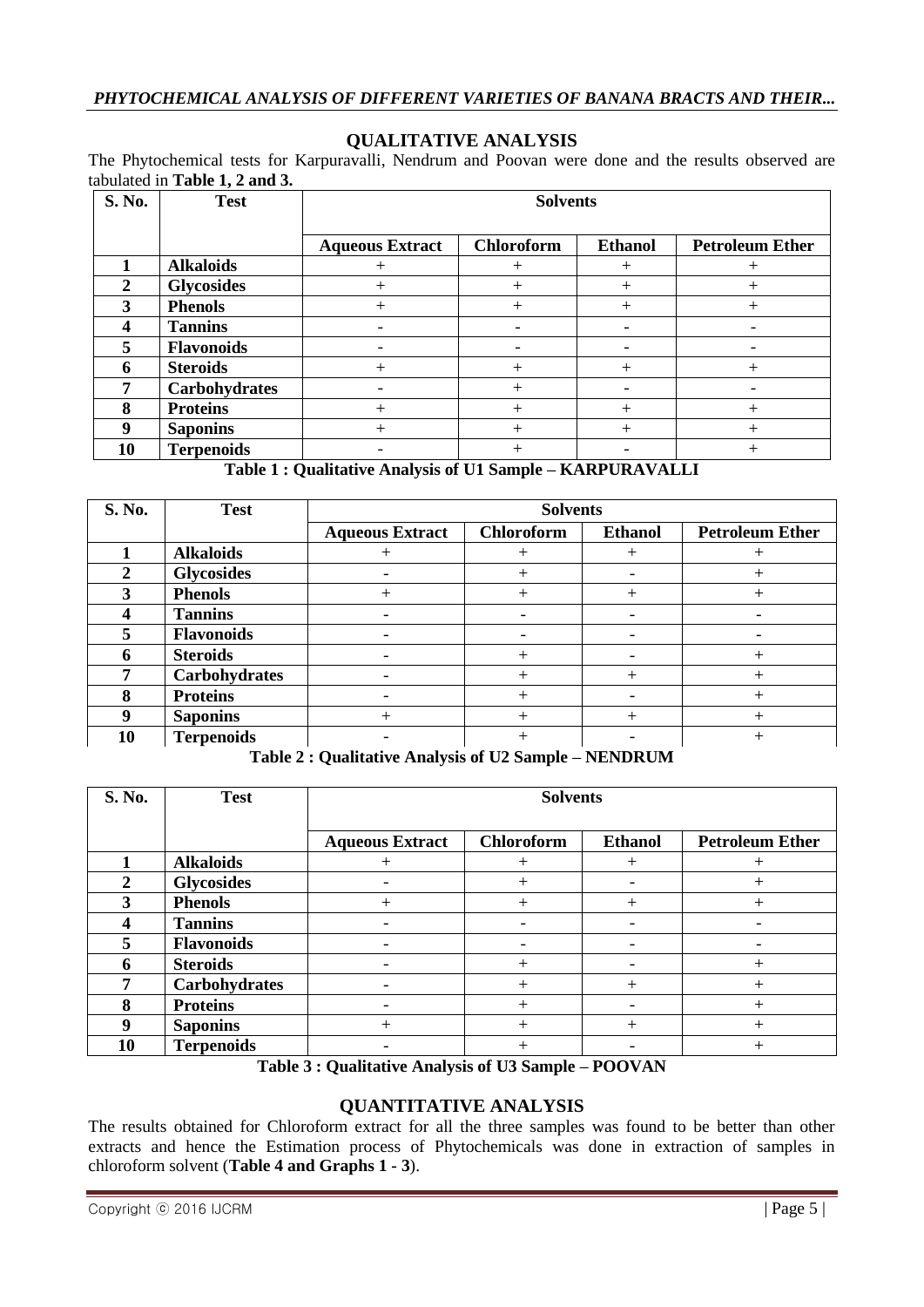| <b>PHYTOCHEMICALS</b> | U1    | U <sub>2</sub> | U3    |
|-----------------------|-------|----------------|-------|
| <b>ALKALOIDS</b>      | 0.39  | 0.33           | 0.35  |
| <b>GLYCOSIDES</b>     | -     | 0.80           | 0.50  |
| <b>PHENOLS</b>        | 0.04  | 0.22           | 0.03  |
| <b>STEROIDS</b>       | 0.48  | 1.09           | 0.68  |
| <b>CARBOHYDRATES</b>  | 0.825 | 0.225          | 0.102 |
| <b>PROTEINS</b>       | O.82  | 1.00           | 0.72  |
| <b>SAPONINS</b>       | 0.176 | 0.172          | 0.190 |
| <b>TERPENOIDS</b>     | 0.58  | 0.56           | 0.68  |

**Table 4 : Quantitative Analysis**



**Graph 1 : Quantitative Estimation of Alkaloids, Glycosides and Phenols**



**Graph 2 : Quantitative Estimation of Steroids, Carbohydrates and Proteins**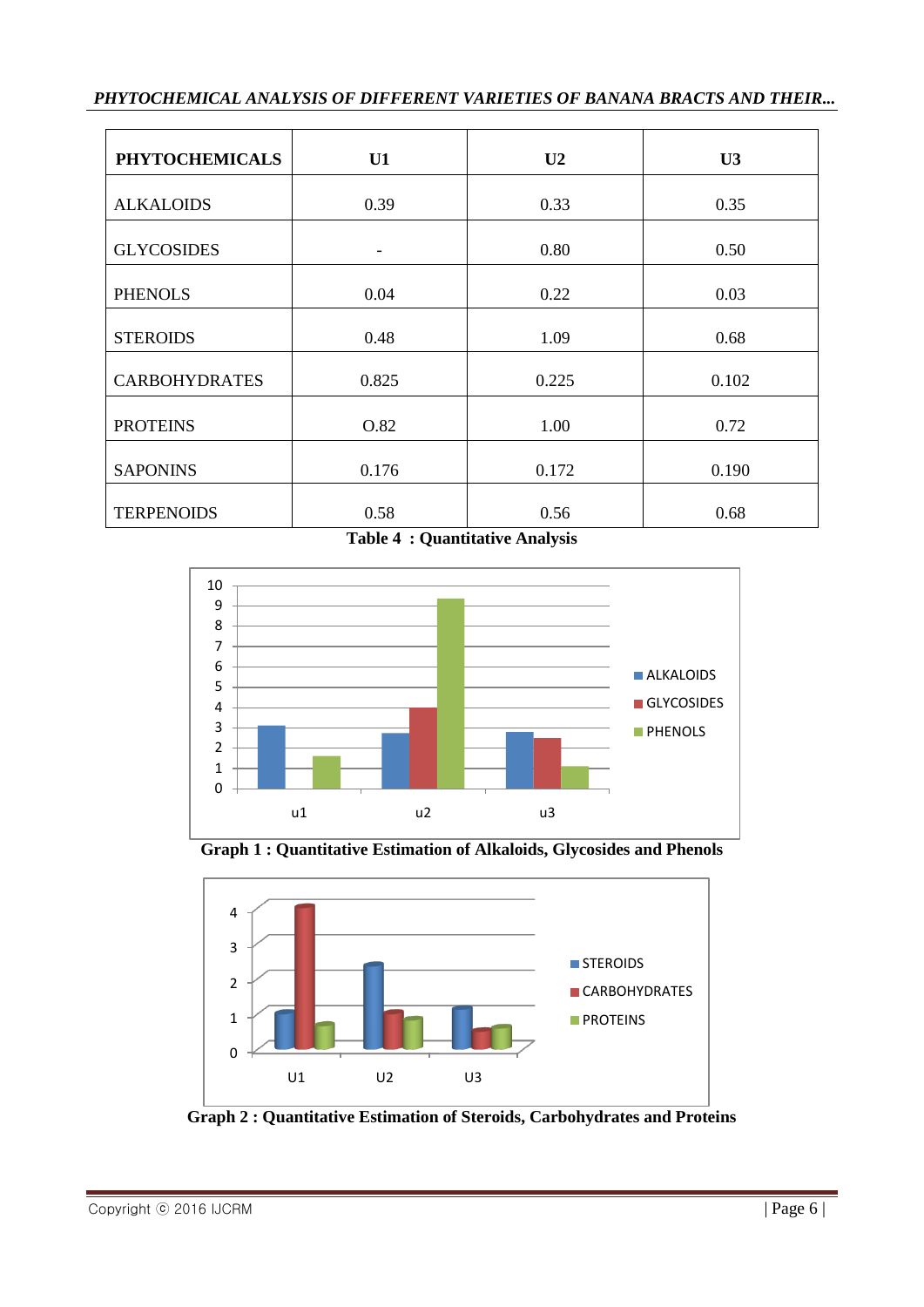

**Graph 3 : Quantitative Estimation of Terpenoids and Saponins**

## **APPLICATIONS OF BANANA BRACTS**

### **THROMBOLYTIC ACTIVITY**

Thrombolytic activity test was done with 3 different banana bract samples. The clotted blood was placed on tile in 3 areas and added with samples. It was then incubated for 45 minutes. It was not found not to break the blood clot within 45 minutes. This revealed the Thrombolytic activity (**Figure 8**).



**Figure 8 : Thrombolytic Activity**

### **ANTI-COAGULANT ACTIVITY**

The results observed in the banana bracts showed Anti-coagulant activity in all the 3 plantain bracts (Karpuravalli, Nendram and Poovan). These bracts contain good Anti- coagulant property (**Figure 9**).



 **Figure 9 : Anticoagulant Activity**

### **ANTI-LARVAE ACTIVITY**

Anti- larvae activity was done using mosquito larvae. Few drops of sample was poured in crucibles which had few larvae. It was observed continuously in the first 30 minutes. After which every 15 minutes was observed. Karpuravalli banana bract sample killed larvae in 30 seconds, and other two samples killed larvae in 2 minutes (**Figure 10A & B**).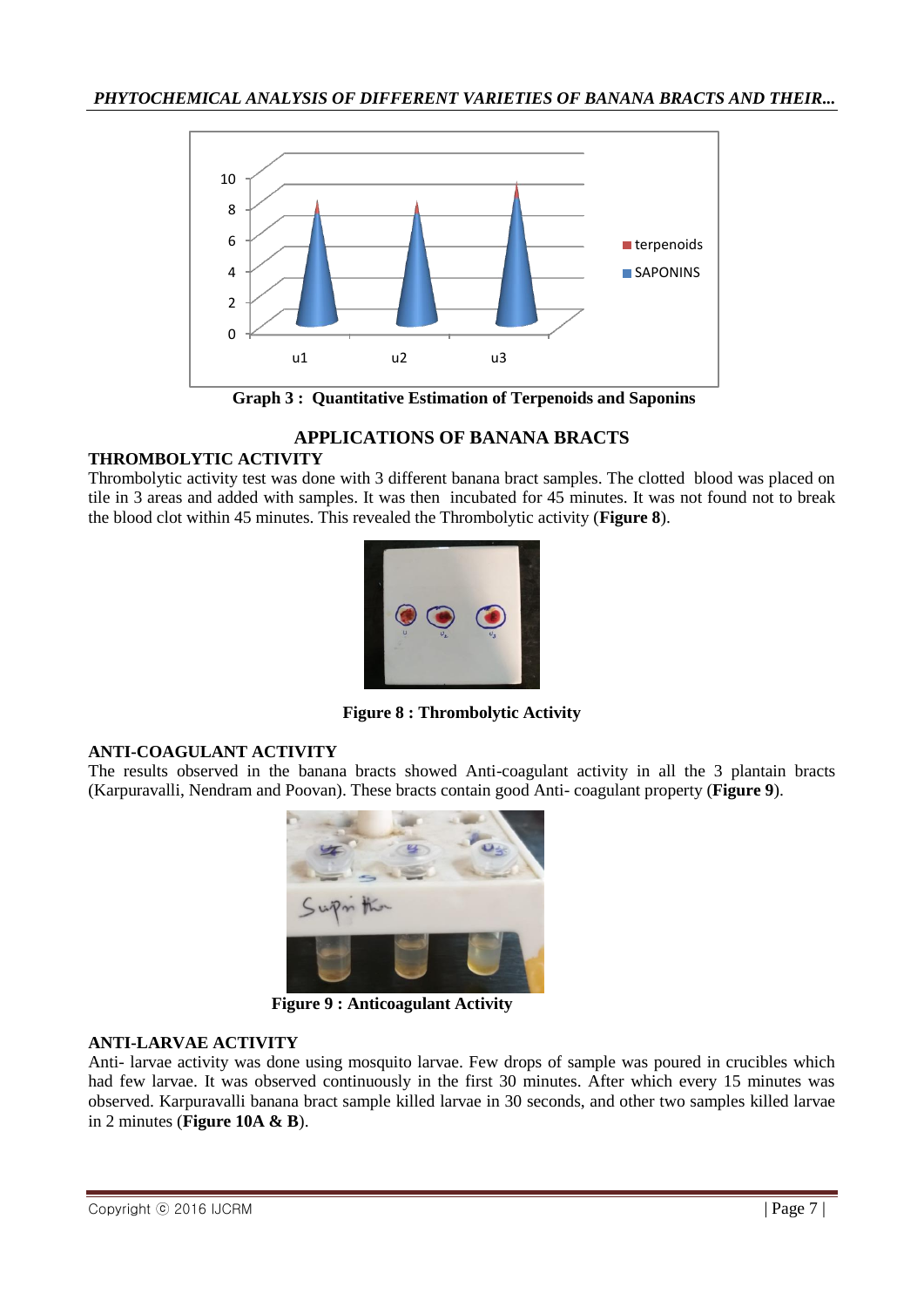

**Figure 10A : Anti-larval Activity before Sample Addition** 



**Figure 10B : Anti-larval activity after Sample Addition**

### **ANTI-INFLAMMATORY ACTIVITY**

The result of Anti- inflammoatory activity of plantain bracts showed good inhibition percentage. Karpuravalli sample showed 12% inhibition, Nendram sample showed 44% inhibition and Poovan sample showed 23% inhibition (**Graph 4**).



**Graph 4 : Anti-inflammatory Activity**

#### **ANTI-OXIDANT ACTIVITY**

The result showed Anti-oxidant activity in bract samples. Nendram sample (chloroform extract) showed maximum inhibition and Anti-oxidant activity (33%) than all the 3 samples (**Table 5 and Graphs 5 – 7**).

| <b>Topic</b>  | Concentration $(\mu I)$ | Absorbance (nm) | Inhibition % |
|---------------|-------------------------|-----------------|--------------|
| Control       | Positive                | 0.050           |              |
| Control       | Negative                |                 |              |
| Sample $(u1)$ | 10                      | 1.52            | 24%          |
|               | 20                      | 1.52            | 24%          |
|               | 30                      | 1.56            | 22%          |
| Sample $(u2)$ | 10                      | 1.30            | 35%          |
|               | 20                      | 1.34            | 33%          |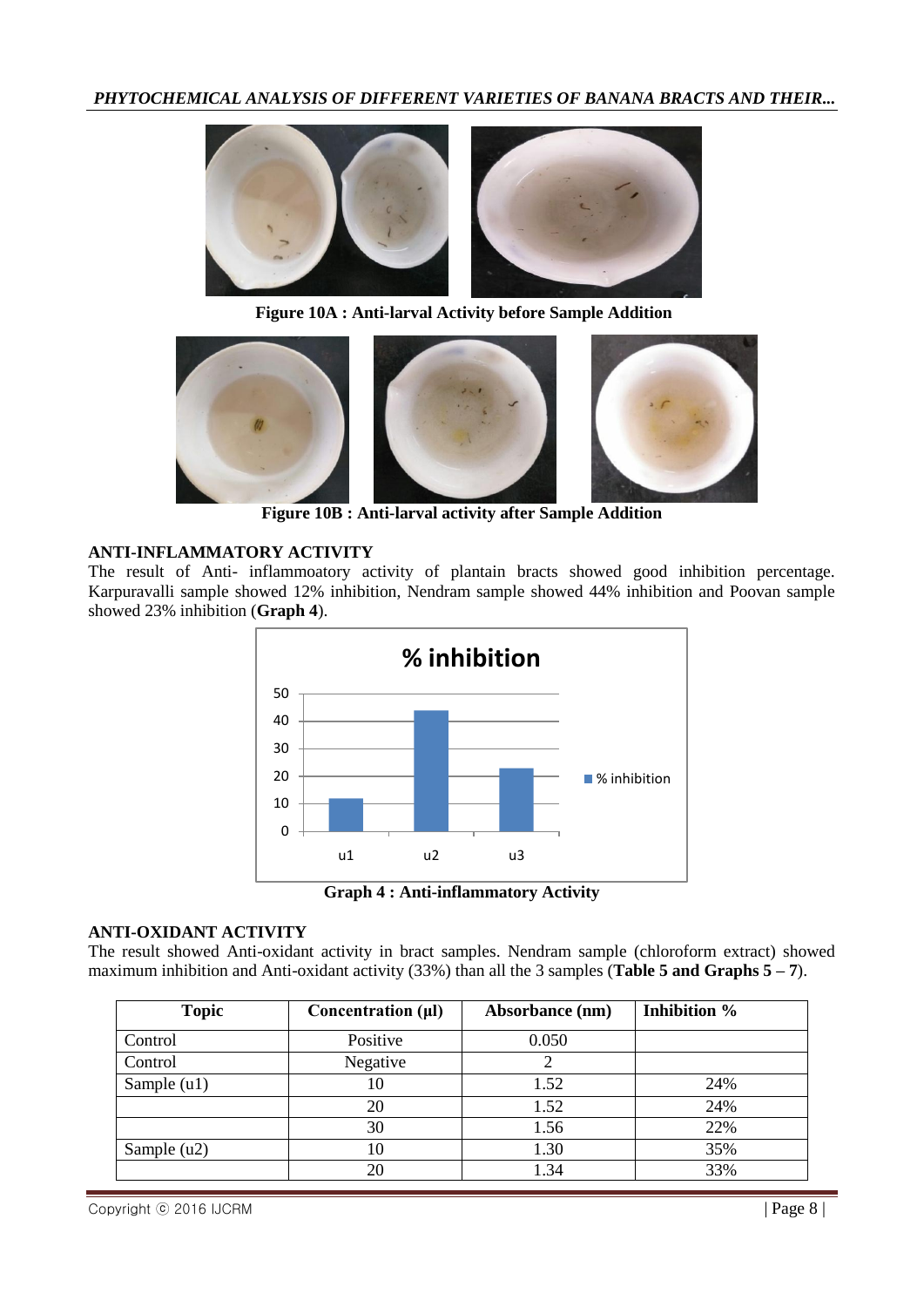|                                       | 30 | 1.40  | 30% |  |  |
|---------------------------------------|----|-------|-----|--|--|
| Sample $(u3)$                         |    | 44. ا | 28% |  |  |
|                                       |    | 1.50  | 25% |  |  |
| 30<br>23%<br>1.54                     |    |       |     |  |  |
| <b>Table 5: Anti-oxidant Activity</b> |    |       |     |  |  |







**Graph 6 : Sample U2 (Nethram)**



**Graph 7 : Sample U3 (Poovan)**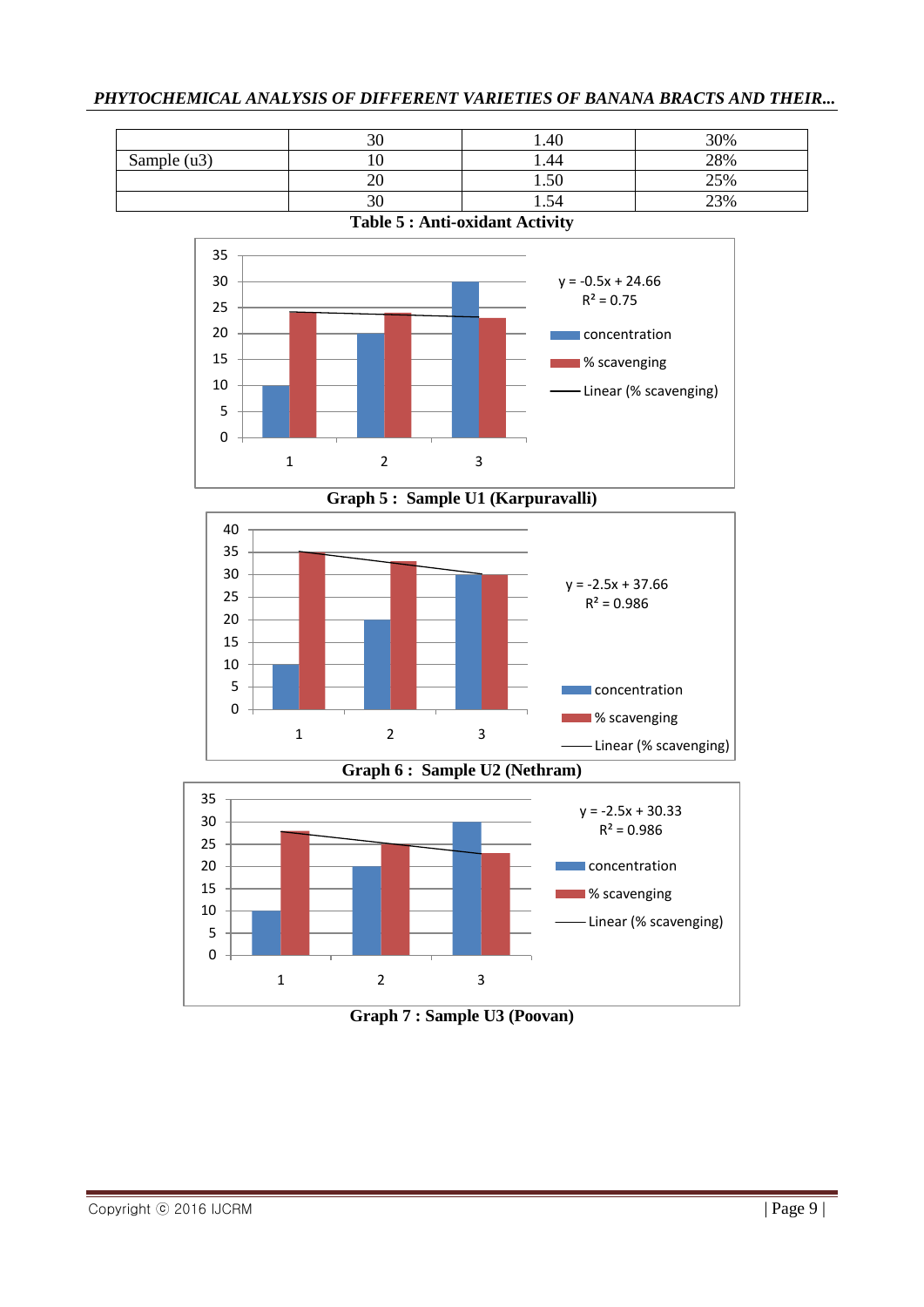### **ANTI-DIABETIC ACTIVITY**

The antidiabetic activity was tested by Amylase method in all the 3 samples (Karpuravalli, Nendram and Poovan). The total activity was calculated by the difference between control and sample values and standard graph was plotted (**Figures 11 & 12 and Table 6**).





**Figure 11 : Control Figure 12 : Samples (U1,U andU3)**

| <b>Sample</b> | <b>Total Activity</b> |
|---------------|-----------------------|
|               | 3889 IU               |
| г тл          | 1389 IU               |
| r T.A         | 1944.4 IU             |

**Table 6 : Anti-diabetic Activity**

### **CYTOTOXIC ACTIVITY**

When VERO cells Lines were treated with Bract samples of Karpuravalli, Nendram and Poovam (chloroform extract), it did not show any Cytotoxicity (**Figure 13, Table 7 and Graph 8**).



**Figure 13 : Cytotoxicity Activity**

| <b>TOPIC</b> | CONCENTRATION (µl) | % of cell viability in Vero Cell<br><b>Lines</b> |
|--------------|--------------------|--------------------------------------------------|
| Control      |                    | 100                                              |
| Sample (U2)  | 30                 | 783.80                                           |
| Sample (U3)  |                    | 694.39                                           |
|              | 20                 | 620.24                                           |
|              | 30                 | 438.94                                           |

**Table 7 : Cytotoxicity Activity**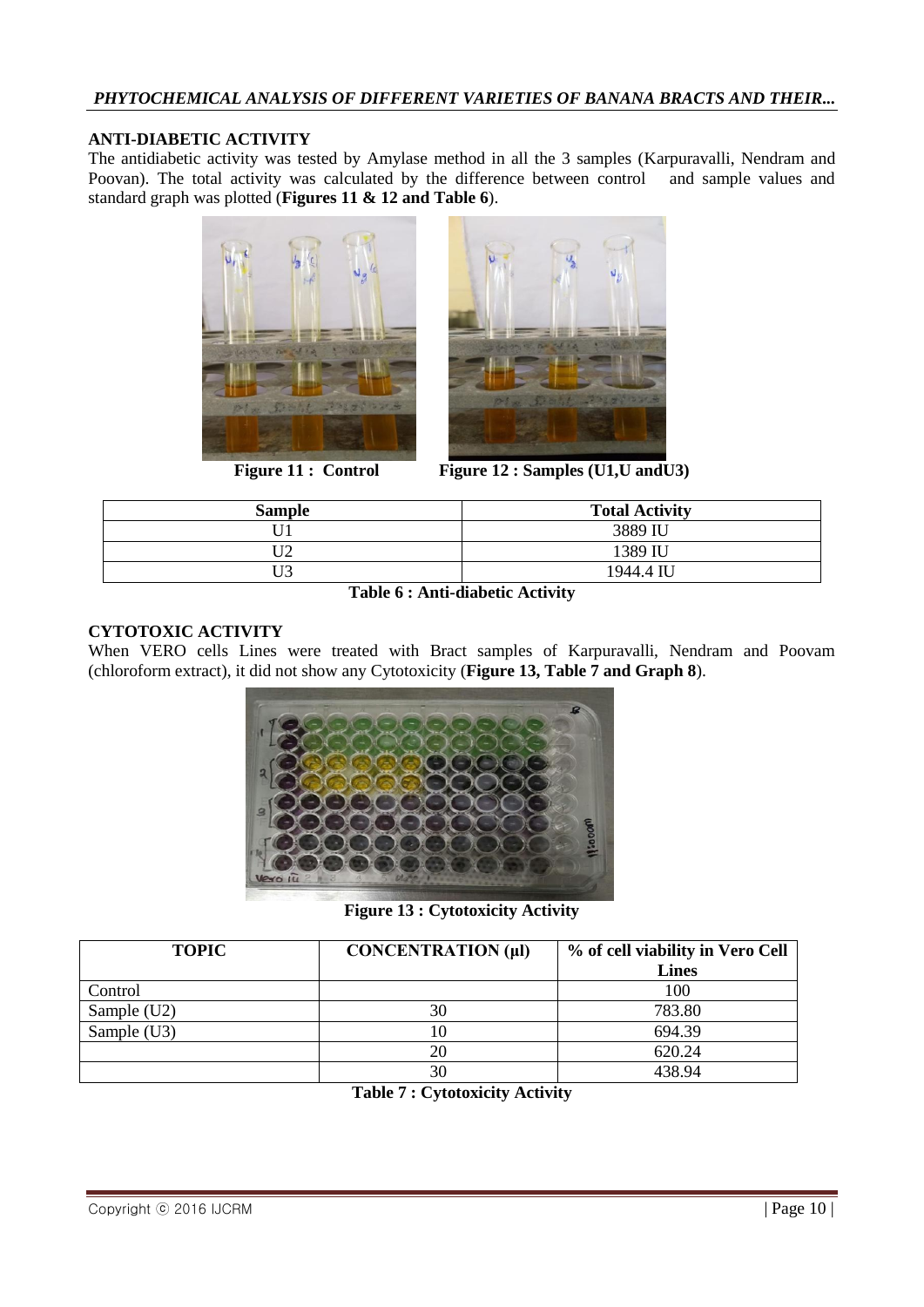

 **Graph 8 : Cytotoxicity Activity**

#### **ANTICANCER ACTIITY**

Hep2 cell lines were treated with the Bract samples of Karpooravalli, Nendram and Poovam (chloroform extract). It did not reveal any Anti- tumor Activity (**Figure 14**).



**Figure 14 : Anticancer Activity**

### **CONCLUSION**

The 3 different plantain bracts of Karpuravalli, Nendram, and Poovam were subjected to extraction with 4 different solvents and was filtered using filter paper. From the present study, the 3 different plantain bracts of Karpuravalli, Nendram, and Poovam showed the presence of Phytochemical such as Alkaloids, Proteins, Carbohydrates, Saponins, Steroids, Terpenoides, Phenols and Glycosides. The Phytochemicals present were further quantified. The Antibacterial and Antifungal Activity was done for the plantain bracts of Karpuravalli, Nendram, and Poovam. Anti – larval Activity was done using mosquito larvae which showed good results. Within 30minutes all larvae were killed. Anti- inflammatory Activity of plantain bracts of Karpuravalli, Nendram, and Poovam plant (chloroform extract) had good inhibition. Anti – coagulant Activity was seen in the plantain bracts of plant Karpuravalli, Nendram and Poovan (chloroform extract). Anti -thrombolytic Activity done revealed absence of blood clot within 45 minutes.Anti – oxidant Activity showed Inhibition rate. Anti-cancerous Activity of Karpuravalli, Nendram, and Poovan (chloroform extarct) did not show any inhibition. Cytotoxicity test with Vero Cell Lines proved non- toxic. Thus the 3 varieties of banana bracts which are thrown away as agricultural waste was studied to analyse the bioactive compounds and nutrients present in it. The bracts seemed to give good results when tested. These bioactive compounds are much needed as they can be used for drug formulation. The bracts showed good results towards its applications part. All these properties explains with evidence that banana bract can be used by people to treat and heal a number of Lifestyle diseases.